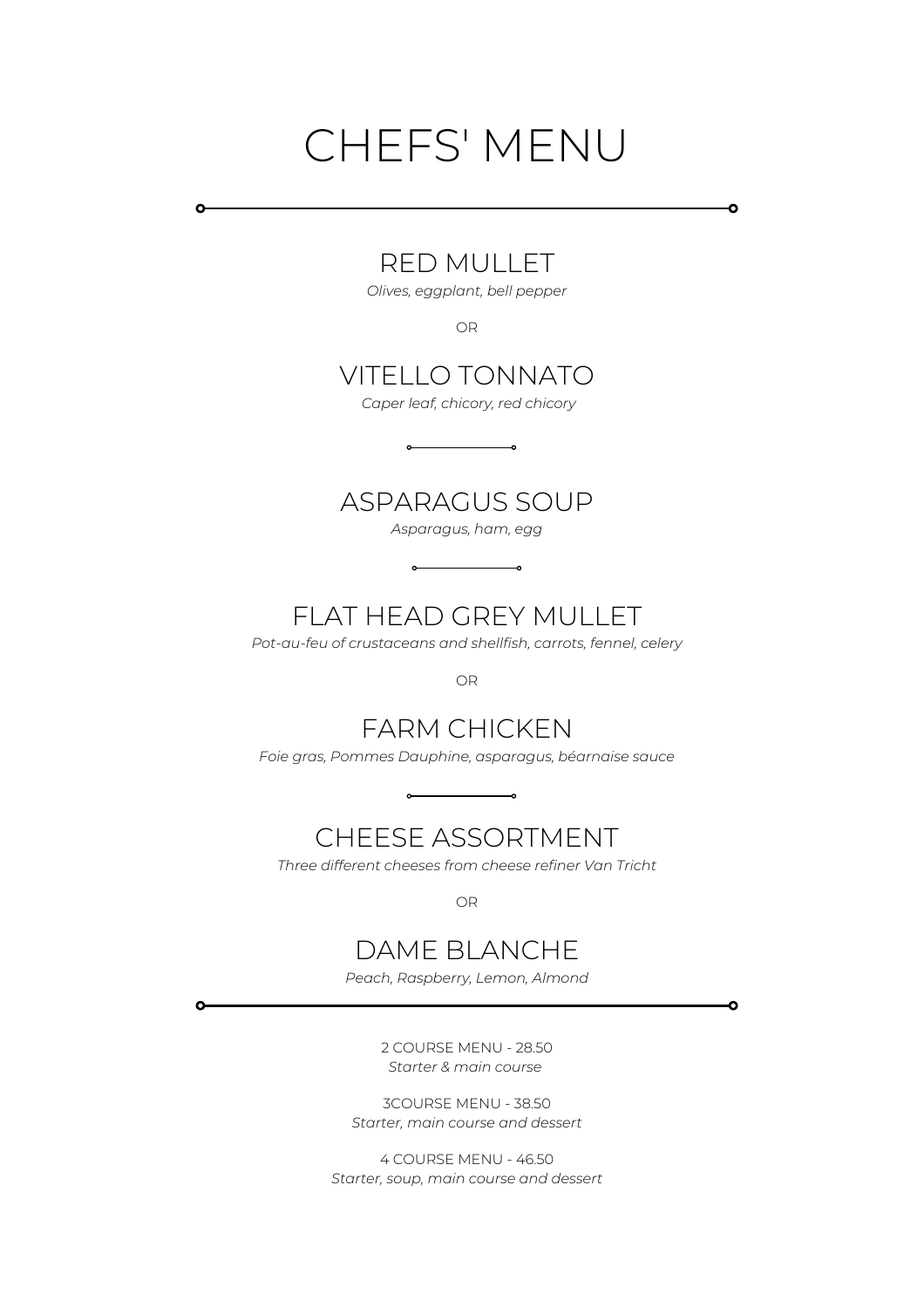# **STARTERS**

#### 17:00 - 21:00

*Starters are served with bread & butter.*

| <b>Red mullet</b><br>Olives, eggplant, bell pepper                                          | 13,95                               |
|---------------------------------------------------------------------------------------------|-------------------------------------|
| <b>Salmon tartare</b><br>Cucumber, shallot, coriander, seaweed, oriental dressing           | 13,95                               |
| <b>Oysters</b><br>Rock oyster                                                               | 3,95 a piece<br>22,50 per 1/2 dozen |
| Beef carpaccio<br>Truffle, rocket, parmesan, aceto<br>Supplement foie gras de canard - 5.00 | 13,95                               |
| <b>Vitello Tonnato</b><br>Caper leaf, chicory, red chicory                                  | 13,95                               |
| Foie gras terrine<br>Yellow beet & mango chutney, brioche, madeira & beetroot syrup         | 15,50                               |
| Ravioli<br>Asparagus, morels, parmesan                                                      | 13,95                               |
| Asparagus soup<br>Asparagus, ham, egg                                                       | 9,50                                |
|                                                                                             |                                     |

#### *Extra's*

 $\sqrt{ }$ 

| Bread with homemade spreads | 8.50 |
|-----------------------------|------|
|-----------------------------|------|



*Allergies or dietary requirements? Let us know, we will examine the possibilities and alternatives together with you.*

*It is possible that our dishes contain (traces of) allergens.*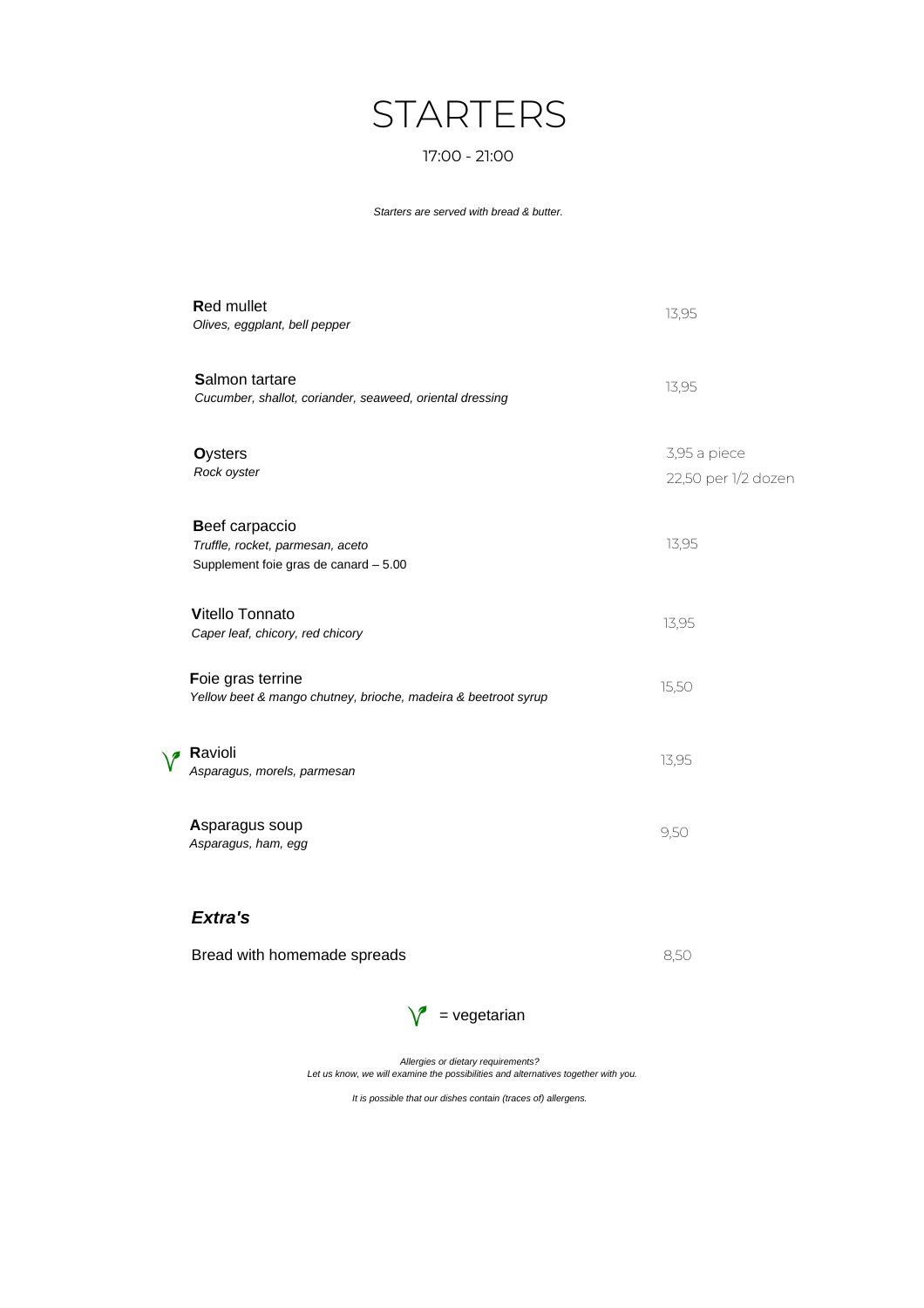# MAIN COURSES

#### 17:00 - 21:00

*The main courses are served without fries. If you would like these with your main course, please order this along with your main course.*

| Flat head grey mullet<br>Pot-au-feu of crustaceans and shellfish, carrots, fennel, celery                               | 25,50    |
|-------------------------------------------------------------------------------------------------------------------------|----------|
| Dover sole<br>Two small soles, sea vegetables, fries, lemon mayonnaise, remoulade                                       | Day rate |
| <b>Steak</b><br>+/- 200 grams, fried onions, mushrooms, pepper sauce, fries with parmesan cheese,<br>truffle mayonnaise | 25,50    |
| <b>Farm chicken</b><br>Foie gras, Pommes Dauphine, asparagus, béarnaise sauce                                           | 25,50    |
| Asparagus<br>Green and white asparagus, poached egg, new potato, parsley<br>Supplement ham - 5,00                       | 24,50    |
| <b>For the kids</b>                                                                                                     |          |
| <b>Battered haddock fillet</b><br>French fries & remoulade sauce                                                        | 14,95    |
| <b>Beef croquette</b><br>Freshly cut fries, mayonnaise, applesauce                                                      | 9,95     |
| <b>Frikandel</b><br>Freshly cut fries, mayonnaise, applesauce                                                           | 9,95     |
|                                                                                                                         |          |

#### *Extra's*

**F**ries with fresh mayonnaise 4,50



*Allergies or dietary requirements? Let us know, we will examine the possibilities and alternatives together with you.*

*It is possible that our dishes contain (traces of) allergens.*